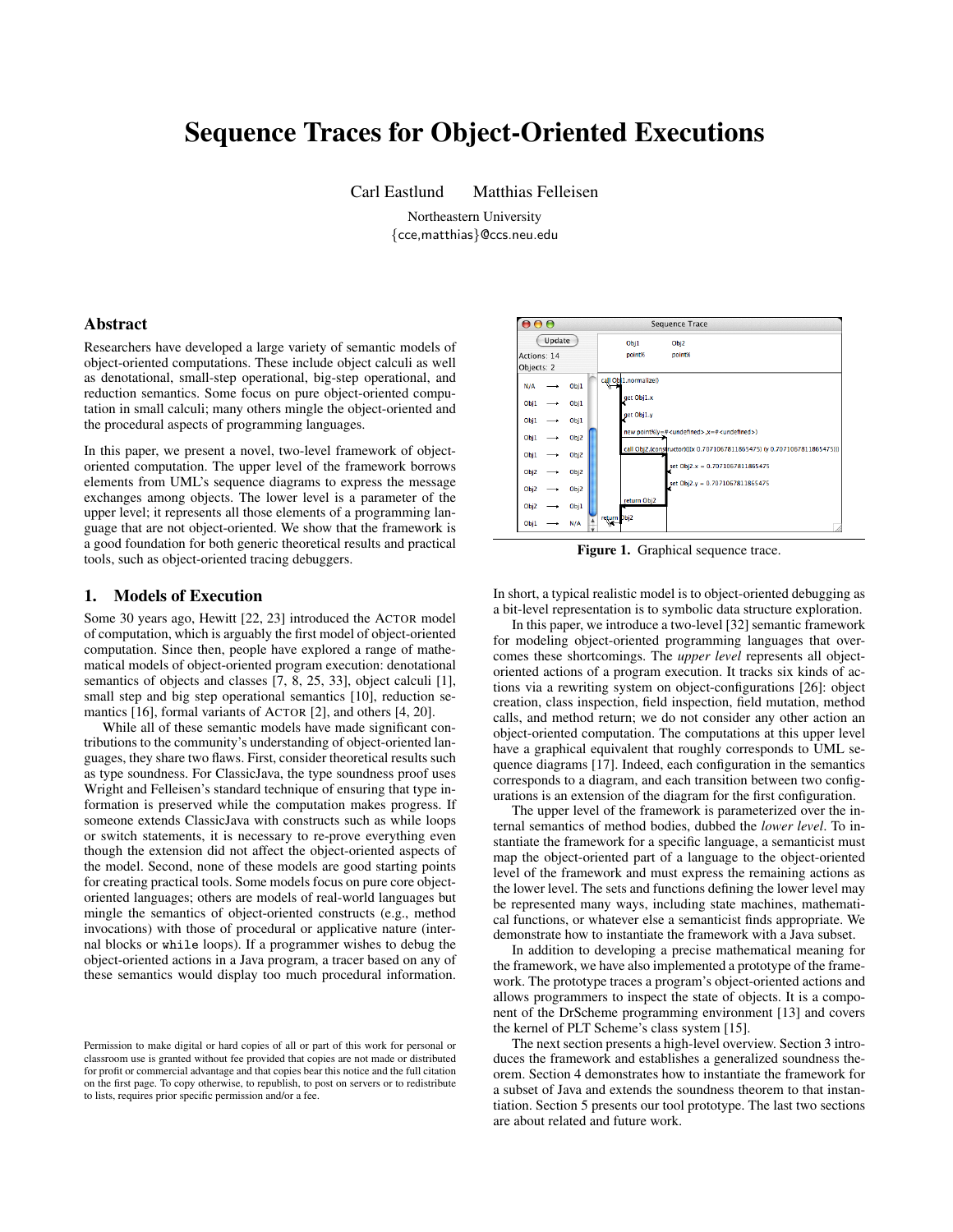| $\overrightarrow{f}$ | Any number of elements of the form $t$ .                                                         |
|----------------------|--------------------------------------------------------------------------------------------------|
| c[e]                 | Expression $e$ in evaluation context $c$ .                                                       |
|                      | $e[x := v]$ Substitution of v for free variable x in expression e.                               |
|                      | $d \stackrel{\text{p}}{\longrightarrow} r$ The set of partial functions of domain d and range r. |
|                      | $d \stackrel{f}{\longrightarrow} r$ The set of finite mappings of domain d and range r.          |
|                      | $\left[\overline{a \mapsto b}\right]$ The finite mapping of each a to the corresponding b.       |
|                      | $f[a \mapsto b]$ Extension of finite mapping f by each mapping of a                              |
|                      | to $b$ (overriding any existing mappings).                                                       |

Figure 2. Notational conventions.

## 2. Sequence Traces

Sequence traces borrow visual elements from UML sequence diagrams, but they represent concrete execution traces rather than specifications. A sequence trace depicts vertical object lifelines and horizontal message arrows with class and method labels, just as in sequence diagrams. The pool of objects extends horizontally; execution of message passing over time extends vertically downward. There are six kinds of messages in sequence traces: new messages construct objects, get and set messages access fields, call and return messages mark flow control into and out of methods, and inspect messages extract an object's tag.

Figure 1 shows a sample sequence trace. This trace shows the execution of the method normalize on an object representing the cartesian point  $(1, 1)$ . The method constructs and returns a new object representing  $(\frac{\sqrt{2}}{2}, \frac{\sqrt{2}}{2})$ . The first object is labeled 0bj1 and belongs to class point%. Its lifeline spans the entire trace and gains control when an external agent calls Obj1.normalize(). The first two actions access its x and y fields (self-directed messages, represented by lone arrowheads). Obj1 constructs the second point% object, Obj2, and passes control to its constructor method. Obj2 initializes its x and y fields and returns control to Obj1. Finally, Obj1 returns a reference to Obj2 and yields control.

Sequence traces suggest a model of computation as communication similar to  $\pi$ -calculus models [35]. In this model, an execution for an object-oriented program is represented as a collection of object lifelines and the messages passed between them. The model "hides" computations that take place inside of methods and that don't require any externally visible communication. This is the core of any object-oriented programming language and deserves a formal exploration.

## 3. The Framework

Our framework assigns semantics to object-oriented languages at two levels. The upper level describes objects, their creation, their lifelines, and their exchanges of messages. The lower level concerns all those aspects of a language's semantics that are unrelated to its object-oriented nature, e.g., static methods, blocks, decision constructs, looping constructs, etc. In this section we provide syntax, semantics, a type system, and a soundness theorem for the upper level.

## 3.1 The Upper Level

For the remainder of the paper we use the notational conventions shown in Figure 2. Figure 3 gives the full syntax of the upper level using this notation and specifies the language-specific sets over which it is parameterized. A sequence trace is a series of states each containing a pool of objects, a stack of active methods, a reference to a controlling object, and a current action. Objects consist of a static record (their unchanging properties, such as their class) and a dynamic record (their mutable fields). Actions may be one of six message types (new, inspect, get, set, call, or return) or an execution error.

Syntax:

|                   | $T = \overrightarrow{S}$<br>$S = \langle P, K, r, A \rangle$                                         |                  | Sequence trace<br><b>Execution</b> state     |
|-------------------|------------------------------------------------------------------------------------------------------|------------------|----------------------------------------------|
|                   | $P: r \xrightarrow{f} Q$<br>$K = \epsilon \mid \langle r, k \rangle K$<br>$O = \langle s, D \rangle$ |                  | Object pool<br>Method stack<br>Object record |
|                   | $D : f \xrightarrow{f} V$<br>$V = v  r s$<br>$A = M \mid ERR$                                        |                  | Dynamic record<br>Value<br>Action            |
|                   | $M = new O; k  $ inspect r; k                                                                        |                  | Message                                      |
|                   | get r.f; k   set r.f := $V$ ; k                                                                      |                  |                                              |
|                   | call $r.m(\overrightarrow{V})$ ; $k$   return $V$                                                    |                  |                                              |
|                   | $R = \langle P, \epsilon, r,$ return $V \rangle$                                                     |                  | Result                                       |
|                   | $  \langle P, K, r, ERR \rangle$                                                                     |                  |                                              |
|                   | $ERR = err   error: ref   error: field$ Execution error                                              |                  |                                              |
| Where:            |                                                                                                      |                  |                                              |
| $\boldsymbol{p}$  | lower-level parameter Program                                                                        |                  |                                              |
| $\boldsymbol{k}$  | lower-level parameter Method-local continuation                                                      |                  |                                              |
| $\mathcal{S}_{0}$ | lower-level parameter Static record                                                                  |                  |                                              |
| f                 | lower-level parameter Field name                                                                     |                  |                                              |
|                   | $m$ lower-level parameter Method name                                                                |                  |                                              |
|                   | $v$ lower-level parameter Primitive value                                                            |                  |                                              |
|                   | err lower-level parameter Language-specific error                                                    |                  |                                              |
|                   | countable set                                                                                        | Object reference |                                              |

Figure 3. Sequence trace syntax.

Figure 4 gives the upper-level operational semantics of sequence traces along with descriptions and signatures for its lowerlevel parameters. The parameter *init* is a function mapping a program to its initial state. A trace is the result of rewriting the initial state, step by step, into a final state. Each subsequent state depends on the previous state and action, as follows:

- object creation A new action adds a reference and an object to the pool. The initiating object retains control.
- object inspection An inspect action retrieves the static record of an object.
- field lookup A get action retrieves the value of a field from an object.

field update A set action changes the value of a field in an object.

method call A call action invokes a method in an object, supplies a number of arguments, and transfers control.

method return A return action completes the current method call.

All of these transitions have a natural graphical equivalent (see Section 2).

At each step, the rewriting system uses either the (partial) function invoke or resume to compute the next action. These functions, like the step relation  $\rightarrow$  and several others described below, are indexed by the source program  $p$ . Both functions are parameters of the rewriting system. The former begins executing a method; the latter continues one in progress using a method-local continuation. Both functions are partial, admitting the possibility of nontermination at the method-internal level. Also, both functions may map their inputs to a language-specific error.

#### 3.2 Soundness

Our two-level semantic framework comes with a two-level type system. The purpose of this type system is to eliminate *all* upperlevel type errors (reference error, field error) and to allow only those language-specific errors on which the lower-level insists. For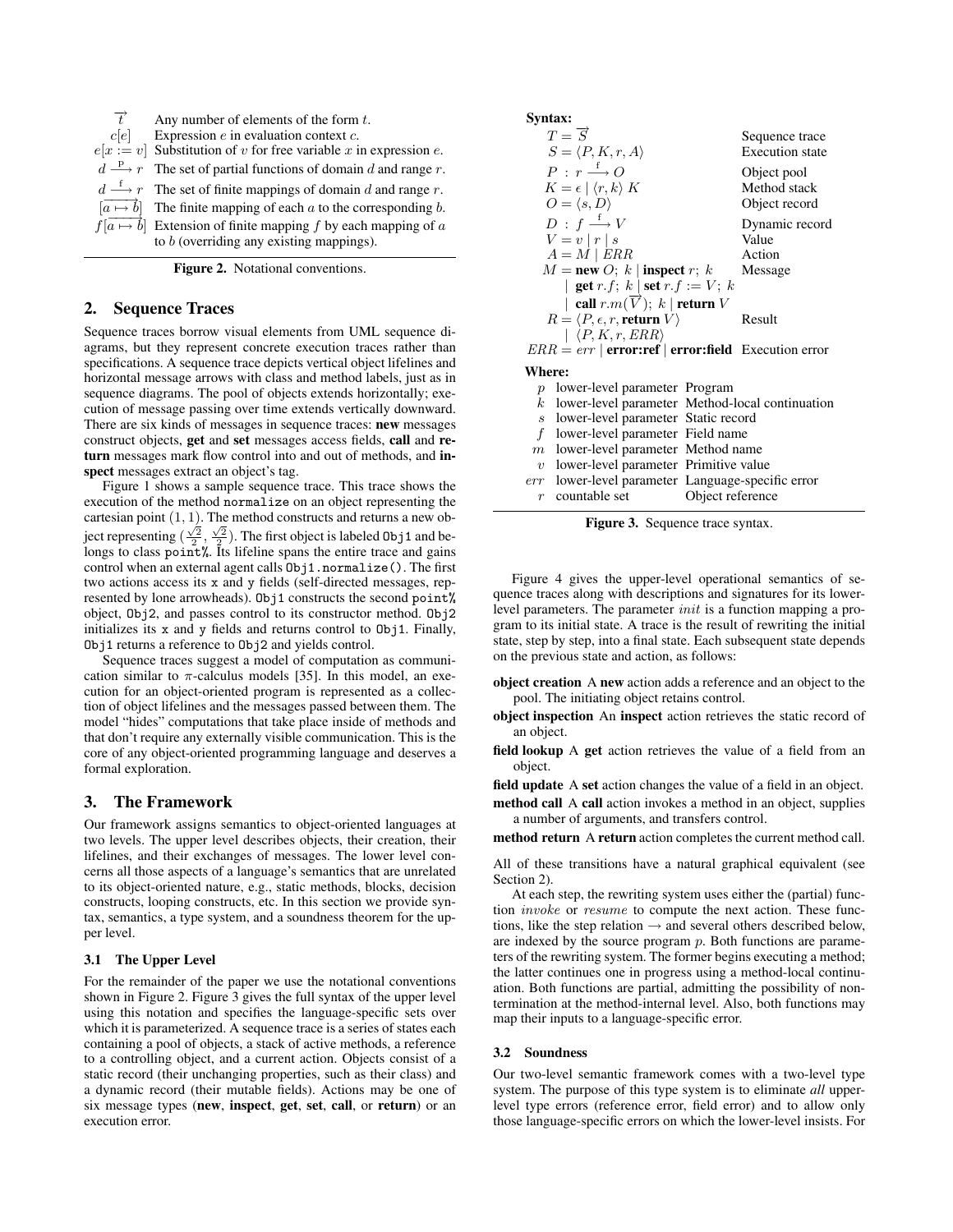| Evaluation:                                                          |                                                                                                                                                                                 |                                                                   |
|----------------------------------------------------------------------|---------------------------------------------------------------------------------------------------------------------------------------------------------------------------------|-------------------------------------------------------------------|
| $\langle P, K, r, \text{new } O; k \rangle$                          | $\rightarrow_{p} \langle P[r' \mapsto O], K, r, \text{resume}_{p}(k, r') \rangle$                                                                                               | where $r' \notin \text{dom}(P)$                                   |
| $\langle P, K, r, \text{respect } r'; k \rangle$                     | $\rightarrow_{p} \langle P, K, r, \text{resume}_{p}(k, s) \rangle$                                                                                                              | where $P(r') = \langle s, D \rangle$                              |
| $\langle P, K, r, \text{set } r', f; k \rangle$                      | $\rightarrow_{p} \langle P, K, r, \text{resume}_{p}(k, V) \rangle$                                                                                                              | where $P(r') = \langle s, D \rangle$ and $D(f) = V$               |
| $\langle P, K, r, \text{set } r', f := V; k \rangle$                 | $\rightarrow_{p} \langle P[r' \mapsto \langle s, D[f \mapsto V] \rangle], K, r, \text{resume}_{p}(k, V) \rangle$ where $P(r') = \langle s, D \rangle$ and $f \in \text{dom}(D)$ |                                                                   |
| $\langle P, K, r, \text{cell } r', m(\overrightarrow{V}); k \rangle$ | $\rightarrow_{p} \langle P, \langle r, k \rangle, K, r', \text{invol}_{p}(r', P(r'), m, \overrightarrow{V}) \rangle$                                                            | where $r' \in \text{dom}(P)$                                      |
| $\langle P, K, r, \text{set } r', f; k \rangle$                      | $\rightarrow_{p} \langle P, K, r, \text{error:ref} \rangle$                                                                                                                     | where $r' \notin \text{dom}(P)$                                   |
| $\langle P, K, r, \text{set } r', f; k \rangle$                      | $\rightarrow_{p} \langle P, K, r, \text{error:ref} \rangle$                                                                                                                     | where $P(r') = \langle s, D \rangle$ and $f \notin \text{dom}(D)$ |
| $\langle P, K, r, \text{set } r$                                     |                                                                                                                                                                                 |                                                                   |

**Where:**<br>*init*:  $p \longrightarrow S$  $invoke_p: \langle r, O, m, \overrightarrow{V} \rangle \stackrel{\text{p}}{\longrightarrow}$  $resume_p: \langle k, V \rangle \stackrel{\text{p}}{\longrightarrow}$ 

Constructs the initial program state. Invokes a method. Resumes a suspended computation.

INV

Figure 4. Sequence trace semantics.

#### Upper level:

 $p, P \vdash^{\ell}$ 

| $p\vdash^u S:t$                                                | State S has type $t$ .                                                                                                               |
|----------------------------------------------------------------|--------------------------------------------------------------------------------------------------------------------------------------|
| $p\vdash^u P$                                                  | Object pool $P$ is well-formed.                                                                                                      |
|                                                                | $p, P \vdash^u K : t_1 \stackrel{s}{\longrightarrow} t_2$ Stack K produces type $t_2$ if the current<br>method produces type $t_1$ . |
| $p, P \vdash^u r : o$                                          | Reference $r$ has type $o$ .                                                                                                         |
| $p, P \vdash^u s : t$                                          | Static record $s$ has type $t$ as a value.                                                                                           |
| $p, P \vdash^u O$ OK in o                                      | Object record $O$ is an object of type $o$ .                                                                                         |
| $p, P \vdash^u D$ OK in o                                      | Dynamic record $D$ stores fields for an                                                                                              |
|                                                                | object of type $o$ .                                                                                                                 |
| $p, P \vdash^u A : t$                                          | Action $A$ 's method returns type $t$ .                                                                                              |
| Lower level:                                                   |                                                                                                                                      |
| $\vdash^{\ell} p : t$                                          | Program $p$ has type $t$ .                                                                                                           |
| $p, P \vdash^{\ell} k : t_1 \stackrel{c}{\longrightarrow} t_2$ | Continuation $k$ produces an action of                                                                                               |
|                                                                | type $t_2$ when given input of type $t_1$ .                                                                                          |
| $p, P \vdash^{\ell} s \text{ OK in } o$                        | Static record s is well-formed in an ob-<br>ject of type $o$ .                                                                       |

Primitive value  $v$  has type  $t$ .

Figure 5. Type judgments.

| $t$ any set                                                                                                                                                                                                                                                                                                                                                                                                                                             | Value types          |
|---------------------------------------------------------------------------------------------------------------------------------------------------------------------------------------------------------------------------------------------------------------------------------------------------------------------------------------------------------------------------------------------------------------------------------------------------------|----------------------|
| $o\subseteq t$                                                                                                                                                                                                                                                                                                                                                                                                                                          | Object types         |
| $exn \subset err$                                                                                                                                                                                                                                                                                                                                                                                                                                       | Allowable exceptions |
| $\mathbb{E}_p$ partial order on t                                                                                                                                                                                                                                                                                                                                                                                                                       | Subtype relation     |
| $\begin{array}{lll} & \text{pounds}_p\; : \; o \longrightarrow (f \longrightarrow t) \\ & \text{methods}_p\; : \; o \longrightarrow (m \stackrel{f}{\longrightarrow} \langle \overrightarrow{t}, t \rangle) \\ & \text{method, or static} \\ \text{metatype}_p\; : \; o \longrightarrow t \end{array} \bigg\} \begin{array}{ll} \text{Product} & \text{an} \;\; \text{object's} \\ \text{field, method, or static} \\ \text{record types.} \end{array}$ |                      |
|                                                                                                                                                                                                                                                                                                                                                                                                                                                         |                      |
|                                                                                                                                                                                                                                                                                                                                                                                                                                                         |                      |

Figure 6. Sets, functions, and relations used by the type system.

example, in the case of Java, the lower level cannot rule out null pointer errors and must therefore raise the relevant exceptions.

Type judgments in this system are split between those defined at the upper level and those defined at the lower level, as shown in Figure 5. The upper level relies on the lower-level judgments and possibly vice versa. The lower-level type system must provide type judgments for programs, continuations, the static records of objects, and primitive values. The upper-level type system de-

$$
\text{INIT } \frac{\vdash^{\ell} p : t}{p \vdash^u \text{ init}(p) : t}
$$
\n
$$
p, P \vdash^{\text{ul}} V : t_1
$$
\n
$$
p, P \vdash^{\ell} k : t_2 \xrightarrow{\text{cl}} t_3
$$
\n
$$
\text{RESULT } \frac{t_1 \sqsubseteq_p t_2 \qquad t_4 \sqsubseteq_p t_3}{p, P \vdash^u \text{ resume}_p(k, V) : t_4}
$$
\n
$$
p, P \vdash^u r : o \qquad p, P \vdash^{\text{ul}} V : t_1
$$
\n
$$
\text{methods}_p(o)(m) = \langle \overline{t_2}, t_3 \rangle
$$
\n
$$
\text{VOKE } \frac{\overline{t_1 \sqsubseteq_p t_2}}{p, P \vdash^u \text{ invoke}(r, P(r), m, \overline{V}) : t_4}
$$

|  | Figure 7. Constraints on the lower-level type system. |  |  |  |
|--|-------------------------------------------------------|--|--|--|
|--|-------------------------------------------------------|--|--|--|

fines type judgments for everything else: program states, object pools, stacks, references, static records when used as values, object records, dynamic records, and actions of both the message and error variety.

The lower level must also define several sets, functions, and type judgments, shown in Figure 6. The set  $t$  defines types for the language's values; o defines the subset of t representing the types of objects. The subset exn of err distinguishes the runtime exceptions that well-typed programs may throw.

The subtype relation  $\sqsubseteq$  induces a partial order on types. The total functions fields and methods define the field and method signatures of object types. The total function metatype determines the type of a static record from the type of its container object; it is needed to type inspect messages.

The INIT, RESUME, and INVOKE typing rules, shown in Figure 7, constrain the lower-level framework functions of the same names. The INIT rule states that a program must have the same type as its initial state. The RESUME rule states that a continuation's argument object and result action must match its input type and output type, respectively. The INVOKE rule states that when an object's method is invoked and given appropriately-typed arguments, it must produce an appropriately-typed action. In addition, a sound system requires all three to be total functions, whereas the untyped operational semantics allows resume and invoke to be partial. The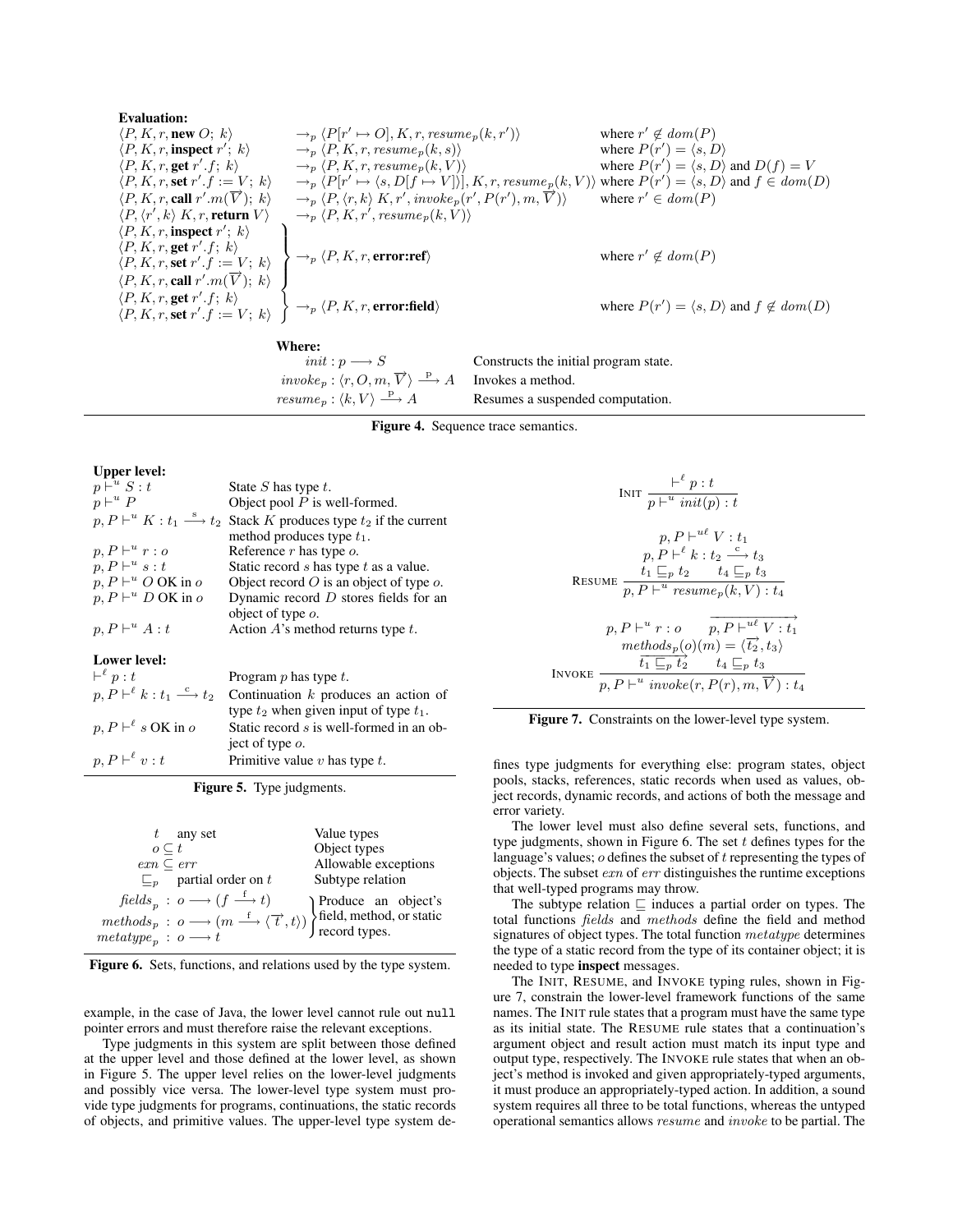| Syntax:             |     |                                                                                               | Where:           |                                                                                            |                   |
|---------------------|-----|-----------------------------------------------------------------------------------------------|------------------|--------------------------------------------------------------------------------------------|-------------------|
|                     |     |                                                                                               | $\mathcal{L}$    | countable set                                                                              | Interface name    |
| S                   | $=$ | $\overline{c}$                                                                                | $\boldsymbol{c}$ | countable set                                                                              | Class name        |
|                     | $=$ | $\langle c, f^{\text{cj}} \rangle$                                                            | $m^{cj}$         | countable set                                                                              | Method label      |
|                     |     | $m = m^{cj}   \langle c, m^{cj} \rangle$                                                      | $f^{c}$          | countable set                                                                              | Field label       |
| $\boldsymbol{\eta}$ | $=$ | null                                                                                          |                  | $\Delta$ = interface <i>i</i> extends $\overrightarrow{i}$ { $\overrightarrow{\sigma}$ }   | Definition        |
| err                 |     | $=$ error:method   error:null                                                                 |                  | class c extends c implements $\vec{i}$ { $\vec{\phi}$ $\vec{\delta}$ }                     |                   |
|                     |     | error:typecast   error:var                                                                    |                  | $\sigma = \tau m^{cj}(\vec{\tau});$                                                        | Method signature  |
|                     |     | $k = \{\tau \ x = k; \ \overline{\tau} \ \overline{x} = e^2; e\}$                             |                  | $\delta = \tau m^{cj}(\overrightarrow{\tau x}) \{e\}$                                      | Method definition |
|                     |     | $(\tau) k \mid (k \sqsubseteq \tau) r \mid k : c \, . \, f^{cj}$                              |                  | $\phi = \tau f^{cj} = e;$                                                                  | Field definition  |
|                     |     | k:c.f <sup>cj</sup> =e   V:c.f <sup>cj</sup> =k                                               |                  | $e = V  x $ this $\{\overline{\tau} \overline{x} = e, e\}$ new c                           | Expression        |
|                     |     | $k \cdot m^{cj}(\vec{e}) \mid V \cdot m^{cj}(\vec{V} \mid \vec{e})$                           |                  | $(\tau) e \mid (c \sqsubseteq \tau) e \mid e : c \cdot f^{cj} \mid e : c \cdot f^{cj} = e$ |                   |
|                     |     | super $\equiv r : c \cdot m^{cj}(\overrightarrow{V} \cdot \overrightarrow{e}) \mid \parallel$ |                  | $e.m^{cj}(\overrightarrow{e})$   super $\equiv e:c.m^{cj}(\overrightarrow{e})$             |                   |

Figure 8. Java core syntax.

| $field_p: \langle c, f^{cj} \rangle \longrightarrow \phi$    | Looks up field definitions.                                                                                         |
|--------------------------------------------------------------|---------------------------------------------------------------------------------------------------------------------|
| $method_p: \langle c, m^{cj} \rangle \longrightarrow \delta$ | Looks up method definitions.                                                                                        |
| $object_n : c \longrightarrow O$                             | Constructs new objects.                                                                                             |
|                                                              | $\text{call}_p : \langle r, c, m^{cj}, \overrightarrow{V} \rangle \longrightarrow A$ Picks a method's first action. |
| $eval_p : e \longrightarrow A$                               | Chooses the next action.                                                                                            |
| $\rightarrow_p^{cj} : e \xrightarrow{p} e$                   | Computes a single step.                                                                                             |

Figure 9. Java core relations and functions.

lower level type system must guarantee these rules, while the upper level relies on them for a parametric soundness proof.

THEOREM 1 (Soundness). *If the functions* init*,* resume*, and* invoke *are total and satisfy constraints* INIT*,* RESUME*, and* IN-VOKE *respectively, then* if  $\vdash^{\ell} p : t$ , then either p diverges or  $init(p) \rightarrow_{p} R$  and  $p \vdash^{u} R : t$ .

The type system satisfies a conventional type soundness theorem. Its statement assumes that lower-level exceptions are typed; however, they can only appear in the final state of a trace. Due to space limitations, the remaining details of the type system and soundness proof have been relegated to our technical report [12].

#### 4. Framework Instantiations

The framework is only useful if we can instantiate its lower level for a useful object-oriented language. In this section we model a subset of Java in our framework, establishes its soundness, and consider an alternate interpretation of Java that strikes at the heart of the question of which language features are truly object-oriented. We also discuss a few other framework instantiations.

#### 4.1 Java via Sequence Traces

Our framework can accomodate the sequential core of Java, based on ClassicJava [16], including classes, subclasses, interfaces, method overriding, and typecasts. Figure 8 shows the syntax of the Java core. Our set of expressions includes lexically scoped blocks, object creation, typecasts, field access, method calls, and superclass method calls. Field access and superclass method calls have class annotations on their receiver to aid the type soundness lemma in Section 4.3. Typecast expressions have an intermediate form used in our evaluation semantics. We leave out many other Java constructs such as conditionals, loops, etc.

Programs in this language are a sequence of class and interface definitions. An object's static record is the name of its class. Field names include a field label and a class name. Method names include a label and optionally a class name. The sole primitive value is null. We define errors for method invocation, null dereference,

failed typecasts, and free variables. Last but not least, local continuations are evaluation contexts over expressions.

Figure 10 defines the semantics of our Java core using the relations and functions described in Figure 9. We omit the definitions of  $\sqsubseteq$ , *field*, and *method*, which simply inspect the sequence of class and interface definitions. The init function constructs an object of class Program and invokes its main method. The resume function constructs a new expression from the given value and the local continuation (a context), then passes it to *eval*; *invoke* simply uses call.

Method invocation uses call for dispatch. This function looks up the appropriate method in the program's class definitions. It substitutes the method's receiver and parameters, then calls eval to evaluate the expression.

The *eval* function is defined via a reduction relation  $\rightarrow$ <sup>cj</sup>. That is, its results are determined by the canonical forms of expression with respect to  $\rightarrow$ <sup>cj</sup>, the reflexive transitive closure. Object creation, field lookup, field mutation, method calls, and method returns all generate corresponding framework actions. Unelaborated typecast expressions produce inspection actions, adding an elaborated typecast context to their continuation. The eval function signals an error for all null dereferences and typecast failures.

Calls to an object's superclass generate method call actions; that is, an externally visible message. The method name includes the superclass name for method dispatch, which distinguishes it from the current definition of the method.

The step relation  $(\rightarrow^{\text{cj}})$  performs all purely object-internal computations. It reduces block expressions by substitution and completes successful typecasts by replacing the elaborated expression with its argument.

## LEMMA 1. *For any expression e, there is some e' such that*  $e \rightarrow_p^{\text{c}} p$  $e'$  and  $e'$  is of canonical form.

Together, the sets of canonical expressions and of expressions on which  $\rightarrow$ <sup>cj</sup> is defined are exhaustive. Furthermore, each step of  $\rightarrow$ <sup>cj</sup> strictly reduces the size of the expression. The expression must reduce in a finite number of steps to a canonical form for which eval produces an action. Therefore eval is total.

COROLLARY 1. *The functions* invoke *and* resume *are total.*

Because these functions are total, evaluation in the sequential core of Java cannot get stuck; each state must either have a successor or be a final result.

#### 4.2 Alternate Interpretation of the Java Core

Our parameterization of the sequence trace framework for Java answers the question: "what parts of the Java core are object-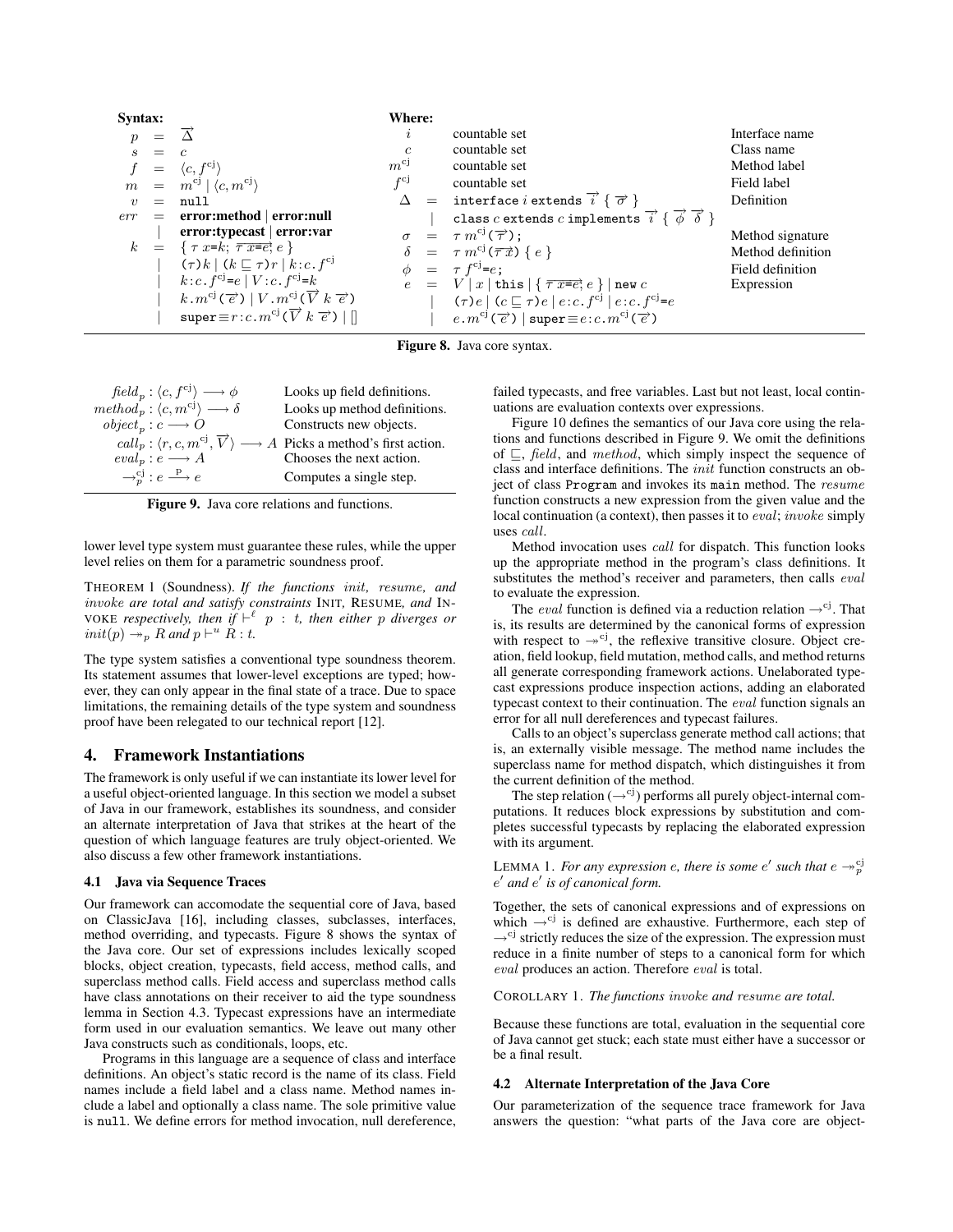

Figure 10. Java core semantics and auxiliary definitions.

oriented?" In the semantics above, the answer is clear: object creation, field lookup and mutation, method calls, method returns, superclass method calls, and typecasts.

Let us reconsider this interpretation. The most debatable aspect of our model concerns superclass method calls. They take place entirely inside one object and cannot be invoked by outside objects, yet we have formalized them as messages. An alternate perspective might formulate superclass method calls as object-internal computation for comparison.

Our framework is flexible enough to allow this reinterpretation of Java. In our semantics above, as in other models of Java [3, 10, 16, 24], super expressions evaluate to method calls. Method calls use invoke which uses call. We can change eval to use call directly in the super rule, i.e. no object-oriented action is created. The extra clauses for method names and call that were used for superclass calls can be removed. These modifications are shown in Figure  $11<sup>1</sup>$ 

Now that we have two different semantics for Java, it is possible to compare them and to study the tradeoffs; implementors and semanticists can use either interpretation as appropriate.

#### 4.3 Soundness of the Java Core

We have interpreted the type system for the Java core in our framework and established its soundness. Again, the details of the type system and soundness proof can be found in our technical report.

LEMMA 2. *The functions* init*,* resume*, and* invoke *are total and satisfy constraints* INIT*,* RESUME*, and* INVOKE*.*

According to Corollary 1, these functions are total. Since INIT, RESUME, and INVOKE hold, type soundness is just a corollary of Theorem 1.

COROLLARY 2 (Java Core Soundness). *In the Java core, if*  $\vdash^{\ell} p$ : *t*, then either p diverges or  $init(p) \rightarrow_{p} R$  and  $p \vdash^{u} R : t$ .

$$
m = m^{cj} + \langle e, m^{cj} \rangle
$$

 $involep(r, \langle c, D \rangle, m^{cj}, \overrightarrow{V}) = \text{call}_p(r, c, m^{cj}, \overrightarrow{V})$  $invoke_p(r, \langle e, D \rangle, \langle e', m^{cj}, \overrightarrow{V}) = call_p(r, e', m^{cj}, \overrightarrow{V})$ 

$$
eval_p(e) = \begin{cases}\n\cdots \\
\text{call } r \cdot \langle e, m \rangle \langle \overrightarrow{V} \rangle; \ k \text{ if } e \rightarrow_p^{cj} k[\text{super} \equiv r : e \cdot m^{cj} \langle \overrightarrow{V} \rangle] \\
\text{call } r \cdot \langle e, m^{cj} \rangle \overrightarrow{V} \text{ if } e \rightarrow_p^{cj} k[\text{super} \equiv r : c \cdot m^{cj} \langle \overrightarrow{V} \rangle]\n\end{cases}
$$



#### 4.4 Other Languages

The expressiveness of formal sequence traces is not limited to just one model. In addition to ClassicJava, we have modeled Abadi and Cardelli's object calculus [1], the  $\lambda$ -calculus, and the  $\lambda \&$ calculus [5] in our framework. The  $\lambda$ -calculus is the canonical model of functional computation, and the  $\lambda \&$ -calculus is a model of dispatch on multiple arguments. These instantiations demonstrate that sequence traces can model diverse (even non-object-oriented) languages and complex runtime behavior. Our technical report contains the full embeddings.

## 5. Practical Experience

To demonstrate the practicality of our semantics, we have implemented a Sequence Trace tool for the PLT Scheme class system [15]. As a program runs, the tool displays messages passed between objects. Users can inspect data associated with objects and messages at each step of execution. Method-internal function calls or other applicative computations remain hidden.

PLT Scheme classes are implemented via macros [9, 14] in a library, but are indistinguishable from a built-in construct. Traced programs link to an instrumented version of the library. The instrumentation records object creation and inspection, method entry and exit, and field access, exactly like the framework. Both instru-

<sup>&</sup>lt;sup>1</sup> Note that  $invoke$  and  $resume$  are no longer total for cyclic class graphs. A soundness proof for this formulation must account for this exception, or call must be further refined to reject looping super calls.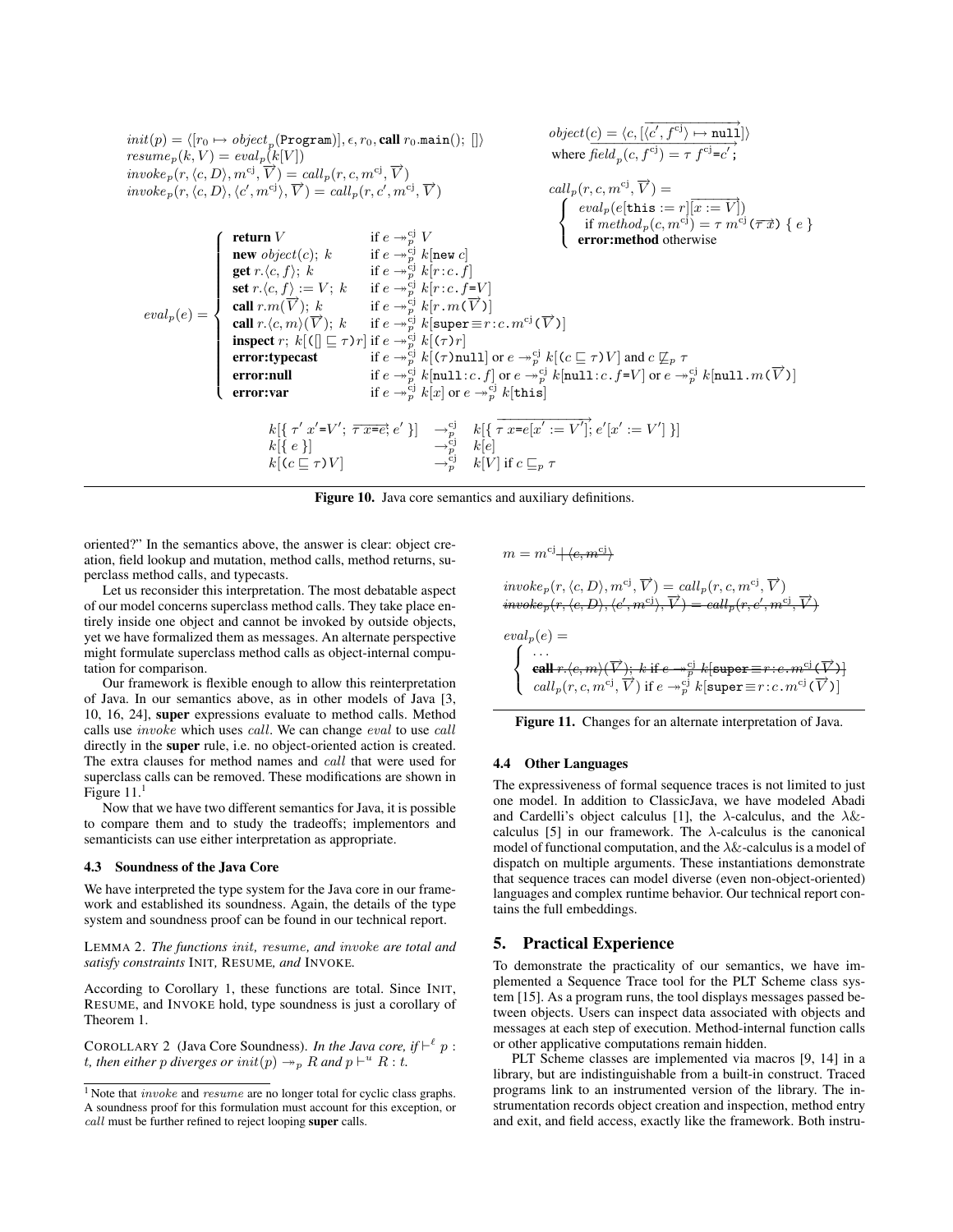```
(define point%
  (class object%
    ...
    (define (translate dx dy) ...)))
(define polygon%
  (class object%
    ...
    (define (add-vertex v) ...)
    (define (translate dx dy) ...)))
(send* (new polygon%)
  (add-vertex ...)
  (add-vertex ...)
  (add-vertex ...)
  (translate 5 5))
```
Figure 12. Excerpt of an object-oriented PLT Scheme program.

mented and non-instrumented versions of the library use the same implementation of objects, so traced objects may interact with untraced objects; however, untraced objects do not pay for the instrumentation overhead.

Figure 13 shows a sample sequence trace generated by our tool. This trace represents a program fragment, shown in Figure 12, using a class-based geometry library. The primary object is a polygon% containing three point% objects. The trace begins with a call to the polygon's translate method. The polygon must in turn translate each point, so it iterates over its vertices invoking their translate methods. Each original point constructs, initializes, and returns a new translated point.

The graphical layout allows easy inspection and navigation of a program. The left edge of the display allows access to the sender and receiver objects of each message. Each object lifeline provides access to field values and their history. Each message exposes the data and objects passed as its parameters. Highlighted sections of lifelines and message arrows emphasize flow control. Structured algorithms form recognizable patterns, such as the three iterations of the method translate on class point% shown in Figure 13, aiding in navigating the diagram, tracking down logic errors, and comparing executions to specifications.

## 6. Related Work

Our work has two inspirational sources. Calculi for communicating processes often model just those actions that relate to process creation, communication, etc. This corresponds to our isolation of object-oriented actions in the upper level of the framework. Of course, our framework also specifies a precise interface between the two levels and, with the specification of a lower level, has the potential to model entire languages. Starting from this insight, Graunke et al. [18, 19, 27] have recently created a trace calculus for a sequential client-server setting. This calculus models a web client (browser) and web server with the goal of understanding systemic flaws in interactive web programs. Roughly speaking, our paper generalizes Graunke et al.'s research to an arbitrarily large and growing pool of objects with a general set of actions and a welldefined interface to the object-internal computational language.

Other tools for inspecting and debugging program traces exist, tackling the problem from many different perspectives. Lewis [28] presents a so-called omniscient debugger, which records every change in program state and reconstructs the execution after the fact. Intermediate steps in the program's execution can thus be debugged even after program completion. This approach is similar to our own, but with emphasis on the pragmatics of debugging rather



Figure 13. Sample output of the PLT Scheme Sequence Trace tool.

than presenting an intuitive model of computation. Lewis does not present a theoretical framework and does not abstract his work from Java.

Execution traces are used in many tools for program analysis. Walker et al.'s tool [36] allows users to group program elements into abstract categories, then coalesces program traces accordingly and presents the resulting abstract trace. Richner and Ducasse [34] demonstrate automated recovery of class collaborations from traces. Ducasse et al. [11] provide a regression test framework in which successful logical queries over existing execution traces become specifications for future versions. Our tool is similar to these in that it uses execution traces; however, we do not generate abstract specifications. Instead we allow detailed inspection of the original trace itself.

Even though our work does not attempt to assign semantics to UML's sequence diagrams, many pieces of research in this direction exist and share some similarities with our own work. We therefore describe the most relevant work here. Many semantics for UML provide a definition for sequence diagrams as program specifications. Xia and Kane [37] and Li et al. [29] both develop paired static and dynamic semantics for sequence diagrams. The static semantics validate classes, objects, and operations referenced by methods; the dynamic semantics validate the execution of individual operations. Nantajeewarawat and Sombatsrisomboon [31] define a model-theoretic framework that can infer class diagrams from sequence diagrams. Cho et al. [6] provide a semantics in a new temporal logic called HDTL. These semantics are all concerned with specifications; unlike our work, they do not address object-oriented computation itself.